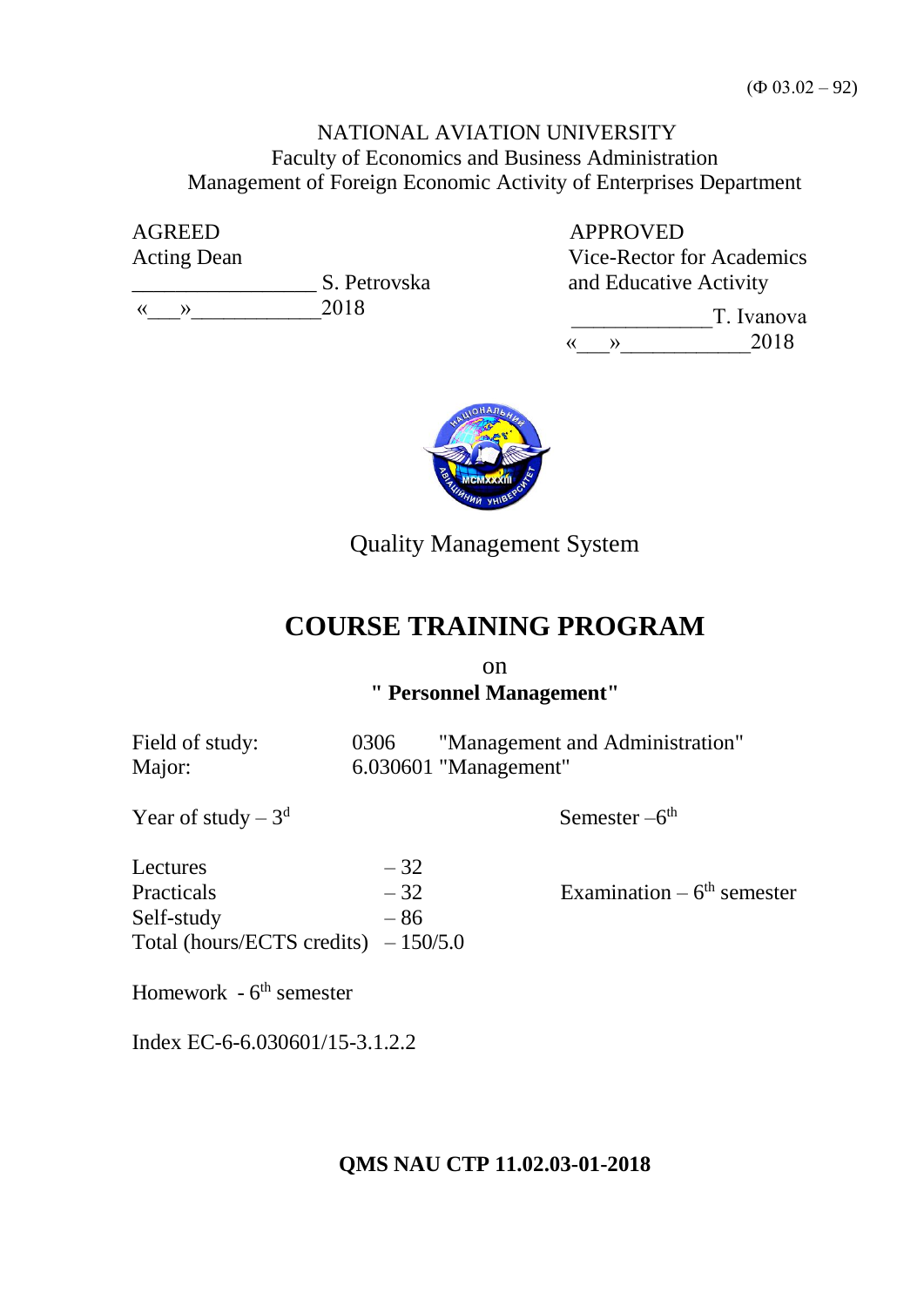|                             | <b>Quality Management System.</b> | Document    | <b>OMS NAU</b>       |  |
|-----------------------------|-----------------------------------|-------------|----------------------|--|
|                             | Course Training Program on        | code        | CTP 11.02.03-01-2018 |  |
| <b><i>ELITHIN VHIBE</i></b> | "Personnel Management"            | Page 2 of 8 |                      |  |

The Course Training Program on "Personnel Management" is based on the Bachelor Extended Curriculum № ЕСB-6-6.030601/15 for Major 6.030601 "Management", Syllabus for this Subject, Index C-6-6.030601/15-3.1.2.2, approved by the Rector 2018, and correspondent normative documents.

Developed by:

Associate Professor of the Management of Foreign Economic Activity of Enterprises Department G. Gurina

Associate Professor of the Management of Foreign Economic Activity of Enterprises Department \_\_\_\_\_\_\_\_\_\_\_\_\_\_\_O. Kyrylenko

Discussed and approved by the Graduate Department for Major 6.030601 "Management" – Management of Foreign Economic Activity of Enterprises Department, Minutes № \_\_\_\_\_\_of "\_\_\_\_\_"\_\_\_\_\_\_\_\_\_\_\_2017.

Head of the Department \_\_\_\_\_\_\_\_\_\_\_\_\_\_\_\_\_\_\_\_\_\_\_\_\_ O.Ilienko

Discussed and approved by the Scientific-Methodological-Editorial Board of the Educational and Research Institute of Economics and Management, Minutes  $N_2$  of " " 2017.

Head of the SMEB **A. Tofanchuk** 

Director of the Center of Advanced Technologies \_\_\_\_\_\_\_\_\_\_\_\_ V. Kazak

Document level – 3b The planned term between the revisions  $-1$  year **Master copy**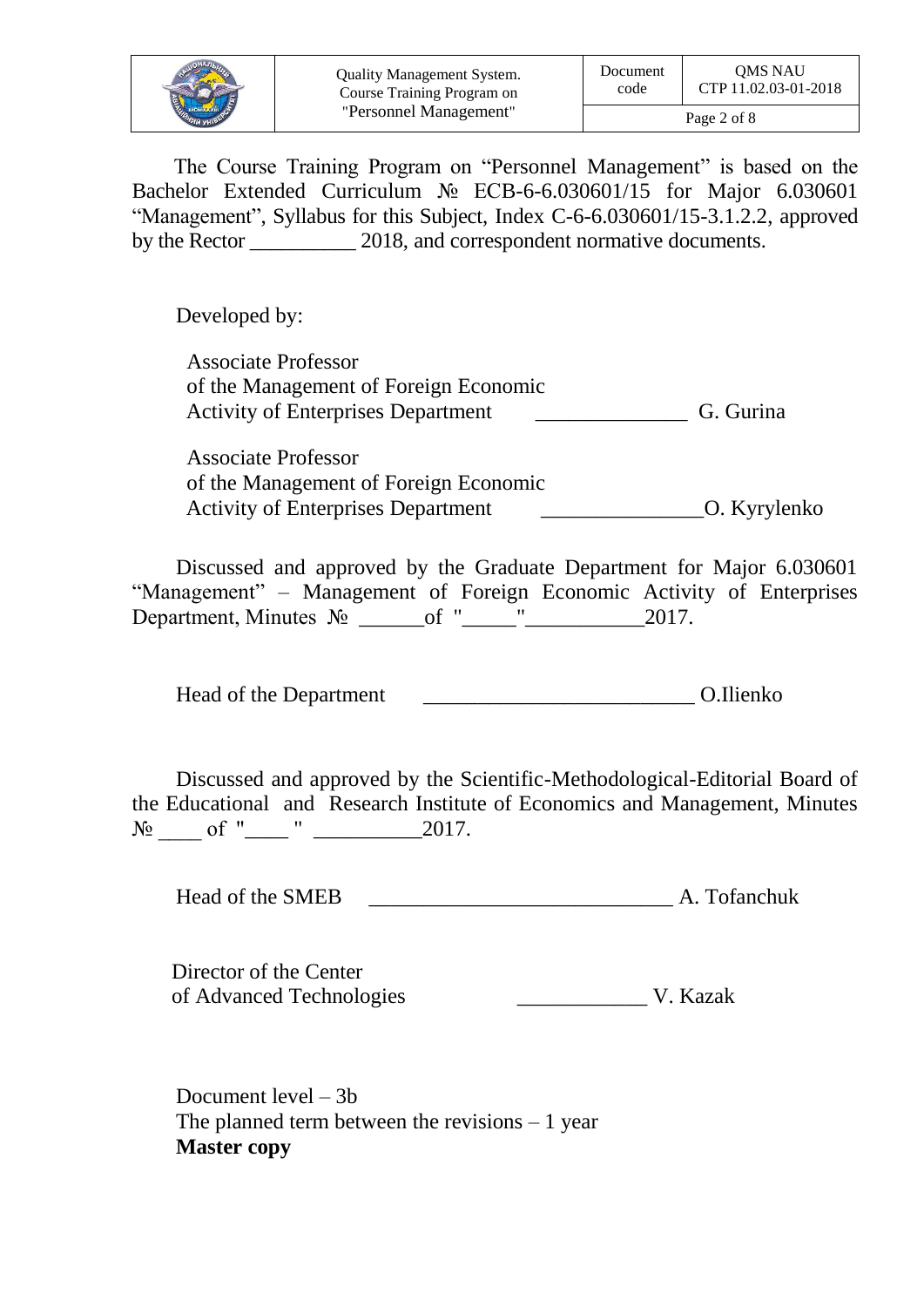

# **CONTENTS**

page

| $\overline{4}$ |
|----------------|
| $\overline{4}$ |
| $\overline{4}$ |
|                |
|                |
| 6              |
| 10             |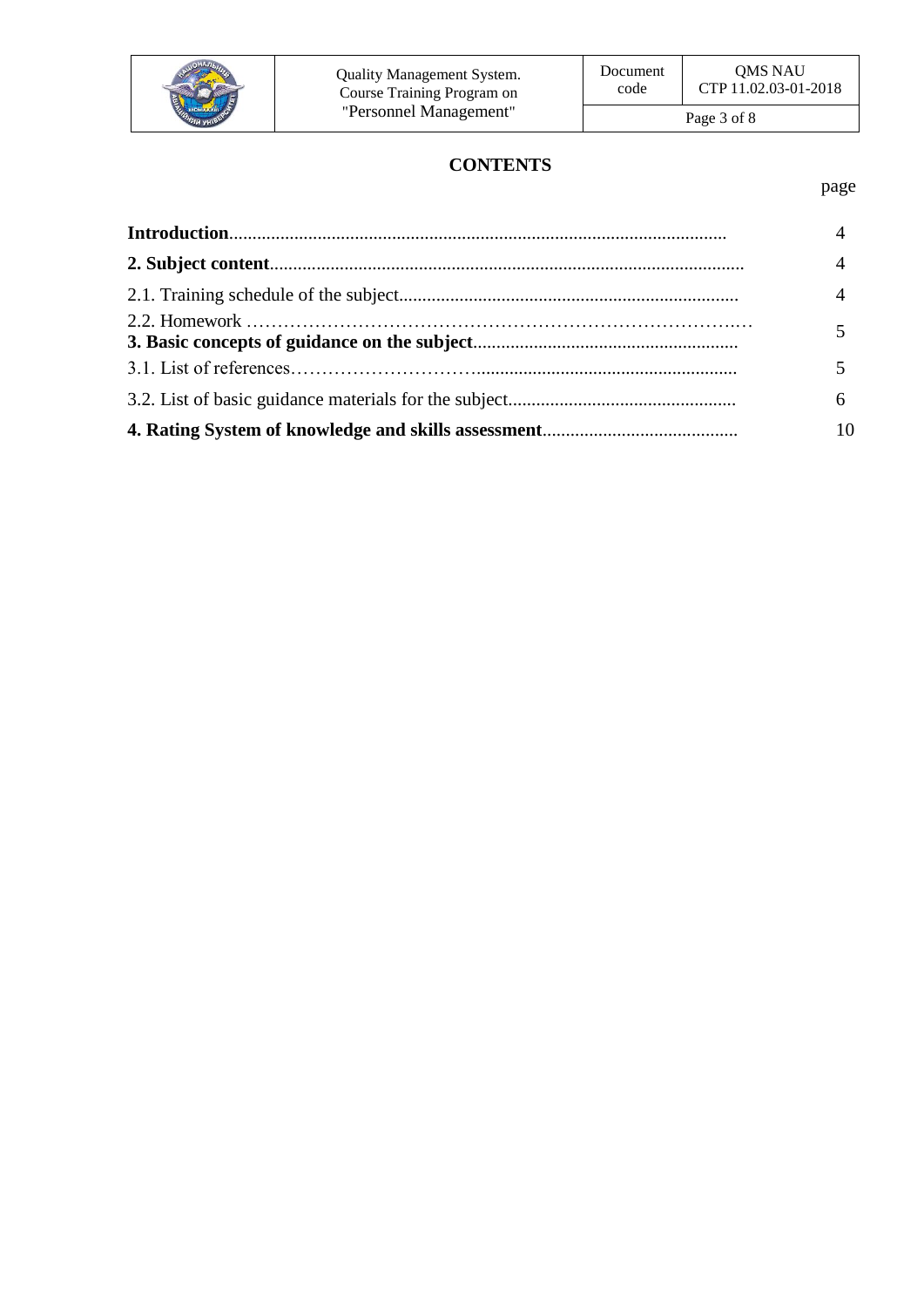

#### **INTRODUCTION**

Detailed course training program of the subject is a must for successful educational process according to the European Credit Transfer System. Teachers and students are to be familiarized with it.

Grading system of assessment (GSA) is an integral part of the work course training program providing assessment the quality of all kinds of auditorium educational work and self-study performed by a student, as well as acquired knowledge and skills through grading assessment of results of this work in the current, modular and semester control with transfer of the grades by multi-grade scale to the national grading scale and ECTS scale.

The grading system envisages the use of the following grades: the current module grade, the module test grade, the total module grade, the semester module grade, the examination grade and the total semester grade.

#### **2. SUBJECT CONTENT**

|              | 2.1. I raining schedule of the subject                                       | Academic Hours |                |                |              |
|--------------|------------------------------------------------------------------------------|----------------|----------------|----------------|--------------|
|              |                                                                              |                |                |                |              |
| $N_2$        | Topic                                                                        | A11            | Lectures       | Practicals     | Self-study   |
| $\mathbf{1}$ | $\overline{2}$                                                               | 3              | $\overline{4}$ | 5              | 6            |
|              | 6 <sup>th</sup> Semester                                                     |                |                |                |              |
|              | Module № 1 "Fundamentals of personnel management of organization"            |                |                |                |              |
| 1.1          | Personnel management system management organizations.                        | 10             | 2              | $\overline{2}$ | 6            |
| 1.2          | Human Resource Management as a social system.                                | 10             | $\mathfrak{D}$ | $\overline{2}$ | 6            |
| 1.3          | HR Policy and Strategy HR organization.                                      | 10             | $\overline{2}$ | $\overline{2}$ | 6            |
| 1.4          | Organization and functions of HR.                                            | 10             | $\overline{2}$ | $\overline{2}$ | 6            |
| 1.5          | Personnel planning in organizations.                                         | 10             | $\overline{2}$ | $\overline{2}$ | 6            |
| 1.6          | Organizing the recruitment and selection of staff.                           | 16             | $\overline{2}$ | $\overline{c}$ | 6            |
|              |                                                                              |                | $\overline{2}$ | $\overline{c}$ |              |
|              |                                                                              |                |                | $\overline{2}$ |              |
| 1.7          | Module Test No1                                                              | 3              | $\overline{2}$ |                | $\mathbf{1}$ |
|              | Total for the module No1                                                     | 69             | 16             | 16             | 37           |
|              | Module № 2 "Formation of collective and management of personnel development" |                |                |                |              |
| 2.1          | Formation of collective organization.                                        | 10             | $\sqrt{2}$     | 2              | 6            |
| 2.2          | Solidarity and social development team.                                      | 12             | $\overline{2}$ | $\overline{2}$ | 6            |
|              |                                                                              |                |                | $\overline{2}$ |              |
| 2.3          | Evaluation of staff in the organization.                                     | 10             | 2              | $\overline{2}$ | 6            |
| 2.4          | Managing the development and movement of personnel.                          | 10             | $\overline{2}$ | $\overline{2}$ | 6            |
| 2.5          | Managing the release of staff.                                               | 10             | 2              | $\overline{c}$ | 6            |
| 2.6          | Social partnership in the organization.                                      | 10             | 2              | $\overline{2}$ | 6            |
| 2.7          | Home task                                                                    | 8              |                | $\blacksquare$ | 8            |
| 2.8          | Module Test No2                                                              | 3              | $\overline{c}$ | ÷,             | 1            |
|              | Total for the module № 2                                                     | 81             | 16             | 16             | 49           |
|              | Total for 6 <sup>d</sup> semester                                            | 150            | 32             | 32             | 86           |
|              | <b>Total for the subject</b>                                                 | 150            | 32             | 32             | 86           |

#### **2.1. Training schedule of the subject**

#### **2.2 Homework**

Homework (HW) is carried out in the first semester, in accordance with the methodological recommendations approved in the established order, with the aim of consolidating and deepening the theoretical knowledge and skills of students and is an important stage in mastering the educational material on discipline.

The time required to complete the homework is up to 8 hours of self-study work.

### **3. BASIC CONCEPTS OF GUIDANCE ON THE SUBJECT**

### **3.1. List of references**

### **Basic literature**

3.1.1. Балабанова Л.В. Управління персоналом:навч. посіб. / Л.В. Балабанова, О.В. Сардак. -К.: ВД «Професіонал», 2006.

3.1.2. Жуковська В.М. Управління персоналом. Практикум : навч. посіб. / В.М. Жуковська, Ї.П. Миколайчук. - К.: Київ. нац. торг.-екон. ун-т, 2008. - 293 с.

3.1.3. [Михайлова Л.І. Управління персоналом: навчальний посібник / МОН.–](http://www.lib.nau.edu.ua/search/Details.aspx?id=173601&lang=uk-UA) Київ: Центр учбової [літератури,](http://www.lib.nau.edu.ua/search/Details.aspx?id=173601&lang=uk-UA) 2007.– 248с.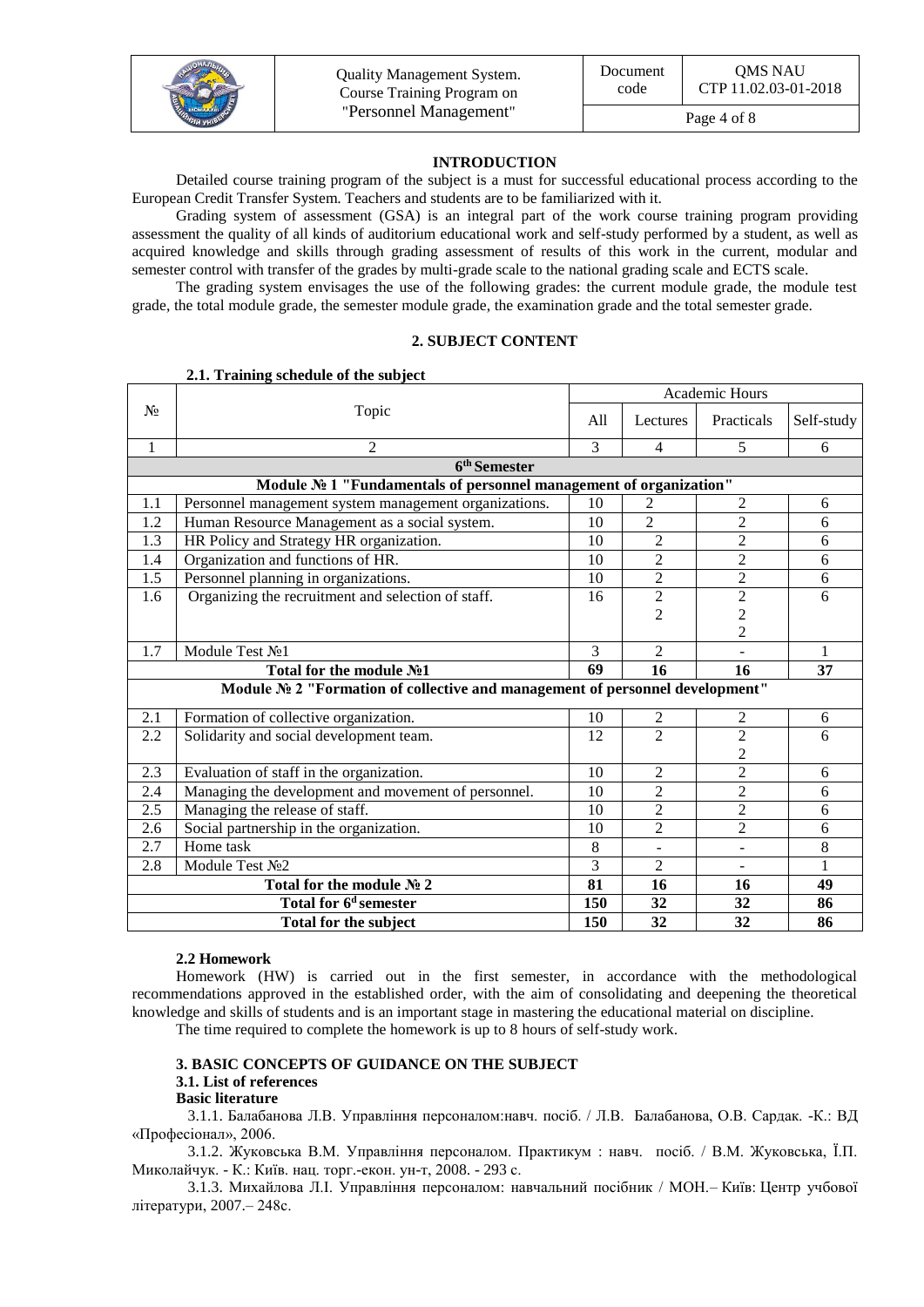|  | <b>Quality Management System.</b><br>Course Training Program on<br>"Personnel Management"<br><b><i>EUGHUN VHIBE</i></b> | Document<br>code | <b>OMS NAU</b><br>CTP 11.02.03-01-2018 |
|--|-------------------------------------------------------------------------------------------------------------------------|------------------|----------------------------------------|
|  |                                                                                                                         | Page 5 of 8      |                                        |

3.1.4. Савельева B.C. Управління персоналом : навч. посіб. / B.C. Савельева, Єськов О.Л. - К. : ВД «Професіонал», 2005. - 336 с.

3.1.5.Хміль Ф.І. Управління персоналом : підручник / Ф.І. Хміль. - К. : Академвидав, 2006. - 606 с. **Additional recommended sources**

[3.1.6. Беляцкий Н.П. Управление человеческими ресурсами \(HRM\):учебно-методическое пособие.–](http://www.lib.nau.edu.ua/search/Details.aspx?id=153566&lang=uk-UA) Минск: [ФУ Аинформ,](http://www.lib.nau.edu.ua/search/Details.aspx?id=153566&lang=uk-UA) 2006.–320с.

3.1.7. [Виноградський М.Д., Виноградська А.М., Шканова О.М. Організація праці менеджера:](http://www.lib.nau.edu.ua/search/Details.aspx?id=225980&lang=uk-UA)  навчальний посібник/ [МОН; Київський економічний інститут менеджменту.](http://www.lib.nau.edu.ua/search/Details.aspx?id=225980&lang=uk-UA) –Київ: Кондор, 2010.– 413с.

3.1.8. [Доброзорова О.В., Осадчук І.В. Організація праці менеджера: навчальний посібник/](http://www.lib.nau.edu.ua/search/Details.aspx?id=209775&lang=uk-UA) МОН. – Київ: [Кондор,](http://www.lib.nau.edu.ua/search/Details.aspx?id=209775&lang=uk-UA) 2009.– 502с.

3.1.9. [Коваленко М.А., Грузнов І.І., Сухомлин Л.Є. Менеджмент трудової активності працівників](http://www.lib.nau.edu.ua/search/Details.aspx?id=191882&lang=uk-UA)  [підприємства: навчальний посібник/](http://www.lib.nau.edu.ua/search/Details.aspx?id=191882&lang=uk-UA) МОН. – Херсон: Олди-плюс, 2006.–288с.: іл.

3.1.10. [Крушельницька О.В., Мельничук Д.П. Управління персоналом: навчальний посібник/](http://www.lib.nau.edu.ua/search/Details.aspx?id=172691&lang=uk-UA) МОН – [2-е вид., перероб. й доп. –](http://www.lib.nau.edu.ua/search/Details.aspx?id=172691&lang=uk-UA) Київ: Кондор, 2006.–308с.

3.1.11. [Сладкевич В.П., Чернявський А.Д. Сучасний менеджмент організацій: навчальний](http://www.lib.nau.edu.ua/search/Details.aspx?id=178264&lang=uk-UA)  посібник/ [МОН.–Київ:](http://www.lib.nau.edu.ua/search/Details.aspx?id=178264&lang=uk-UA) МАУП, 2007.– 488с.

| No | Name                                  | Index of Topics where<br>Guides are Used | Amount                           |
|----|---------------------------------------|------------------------------------------|----------------------------------|
|    | <b>Slides</b>                         | $1.1 - 1.6$ , $2.1 - 2.7$                | electronic version               |
|    | Test for Module Test $N_2$ 1, $N_2$ 2 | 1.7, 2.9                                 | 1 copy and electronic<br>version |

#### **3.2. List of basic guidance materials for the subject**

#### **4. RATING SYSTEM OF KNOWLEDGE AND SKILLS ASSESSMENT**

4.1. Grading of different kinds of academic work performed by a student is done in accordance with Table 4.1. Table 4.1

Grading of different kinds of academic activities performed by a student

| 6 semestr                                                                                                                                    |               |                                               |               |              |  |
|----------------------------------------------------------------------------------------------------------------------------------------------|---------------|-----------------------------------------------|---------------|--------------|--|
| Module No1                                                                                                                                   |               | Module No <sub>2</sub>                        |               | Max<br>Grade |  |
| Max<br>Kind of Academic Activities<br>Grade                                                                                                  |               | Kind of Academic Activities                   | Max<br>Grade  |              |  |
| Answers on practicals<br>(3 values *8 classes)                                                                                               | 24<br>(total) | Answers on practicals<br>(3values *8 classes) | 24<br>(total) |              |  |
| <b>Tests</b><br>$(3 \text{ values } *1 \text{ classes})$                                                                                     | 3<br>(total)  | Preparetion and defense of<br>the homework    | 8             |              |  |
| For carrying out module test $N_2$ 1, a student For carrying out module test $N_2$ 2, a student must<br>must receive not less than 20 values |               | receive not less than 17 values               |               |              |  |
| Module test $N21$                                                                                                                            | 15            | Module test $N2$                              | 14            |              |  |
| Total for module No1<br>42                                                                                                                   |               | Total for module No2                          | 46            |              |  |
| <b>Graded test</b>                                                                                                                           |               |                                               |               | 12           |  |
| <b>Total 6 semester Grade</b>                                                                                                                |               |                                               |               | 100          |  |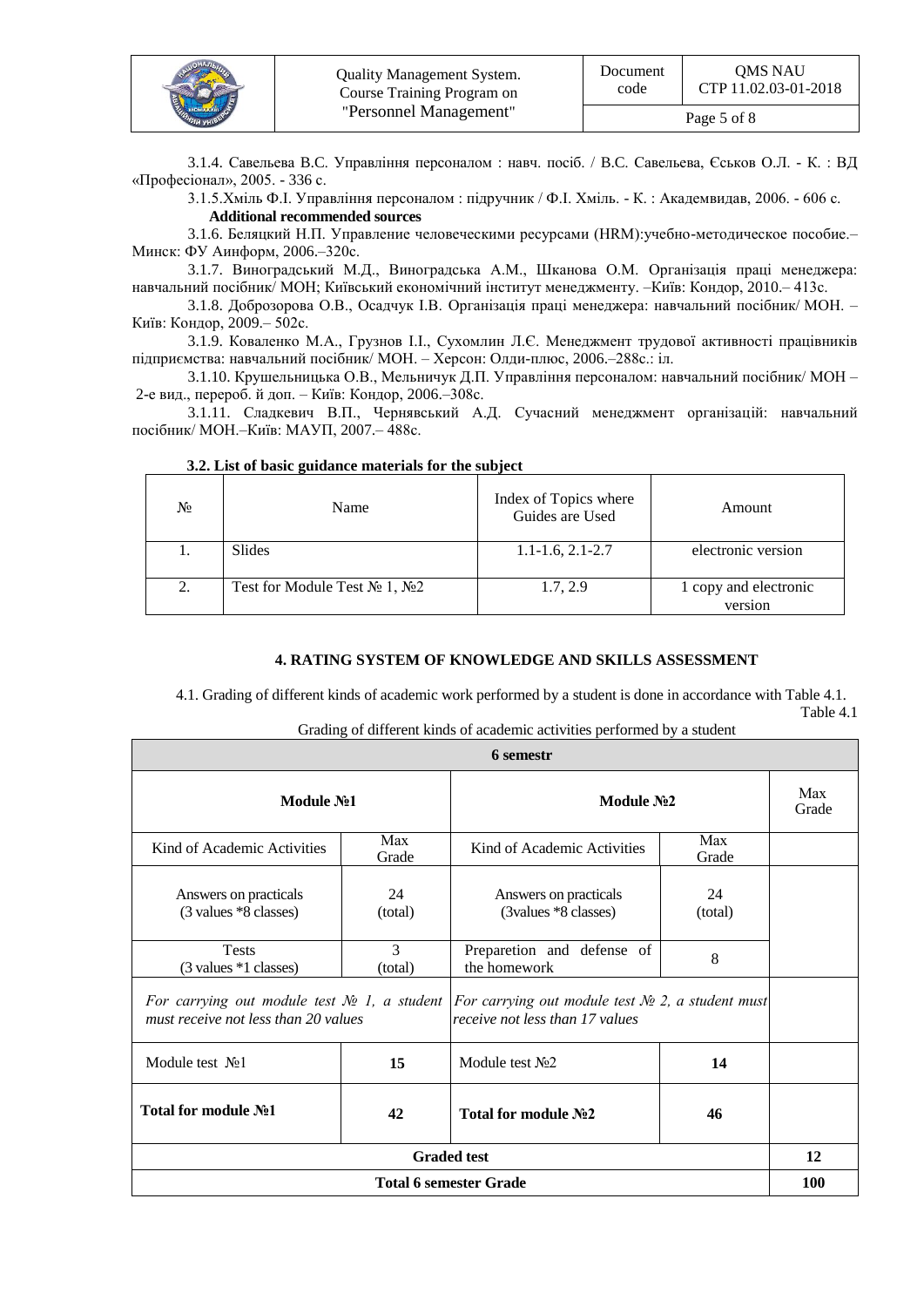|                             | Quality Management System. | Document    | <b>OMS NAU</b>       |
|-----------------------------|----------------------------|-------------|----------------------|
|                             | Course Training Program on | code        | CTP 11.02.03-01-2018 |
| <b><i>EIGHHAN VHIBE</i></b> | "Personnel Management"     | Page 6 of 8 |                      |

4.2. The completed curricular activity is accounted if the student received a positive mark according to the national scale given in the table 4.2 below.

4.3. The Current Module Grade and the Module Test Grade together make up a Total Module Grade whose correspondence to the National Scale is shown in Table 4.3.

Grades National Answer on Tests Tomework Module test 1 Module test 2 Scale Answer on Tests<br>
Tests Homework Module test 1 Module test 2 3 3 3 8 14-15 13-14 Excellent 2,5 2,5 6-7 12-13 11-12 Good 2 2 2 5 9-11 9-10 Satisfactory under 2 under 2 under 5 under 9 under 9 Bad

Correspondence between the Grades and the National Scale

4.4. The Semester Module Grade is calculated as the sum of the Total Module Grades. The correspondence between Semester Module Grade values and the National Scale is given in Table 4.4 and 4.5.

Table 4.3

Table 4.2

| Correspondence between the Total Module Grades and the National Scale |             |                |  |  |  |
|-----------------------------------------------------------------------|-------------|----------------|--|--|--|
| Module $N21$                                                          | Module $N2$ | National Scale |  |  |  |
| 38-42                                                                 | $42 - 46$   | Excellent      |  |  |  |
| 32-37                                                                 | $35-41$     | Good           |  |  |  |
| $25 - 31$                                                             | 28-34       | Satisfactory   |  |  |  |
| under 25                                                              | under 28    | Bad            |  |  |  |

4.5.Total Semester Grade in semester with differentiated test (with this discipline – in 4th semester), equals to the sum of The Semester Module Grade and the Differentiated test Grade established for each category of Semester Module Grades (*12 for "Excellent", 10 for "Good, and 8 for "Satisfactory"*), which is transfered in grades of National Scale and grades ECTS (Table 4.6). Table 4.4

Table 4.5

Correspondence between the Semester Grades and the National Scale

| Semester Grades | National Scale | <b>Examination Grades</b> | National Scale |
|-----------------|----------------|---------------------------|----------------|
| 79-88           | Excellent      | 11-12                     | Excellent      |
| 66-78           | Good           | $9-10$                    | Good           |
| 53-65           | Satisfactory   | $7 - 8$                   | Satisfactory   |
| under 53        | <b>Bad</b>     | under 7                   | Bad            |

4.6. The Total Semester Grades, National Scale grades and ECTS System grades is entered into the Examination Register and into a student's record book.

| ---     | $7 - 10$ | Dational via |
|---------|----------|--------------|
| under 9 | under 9  |              |
|         |          |              |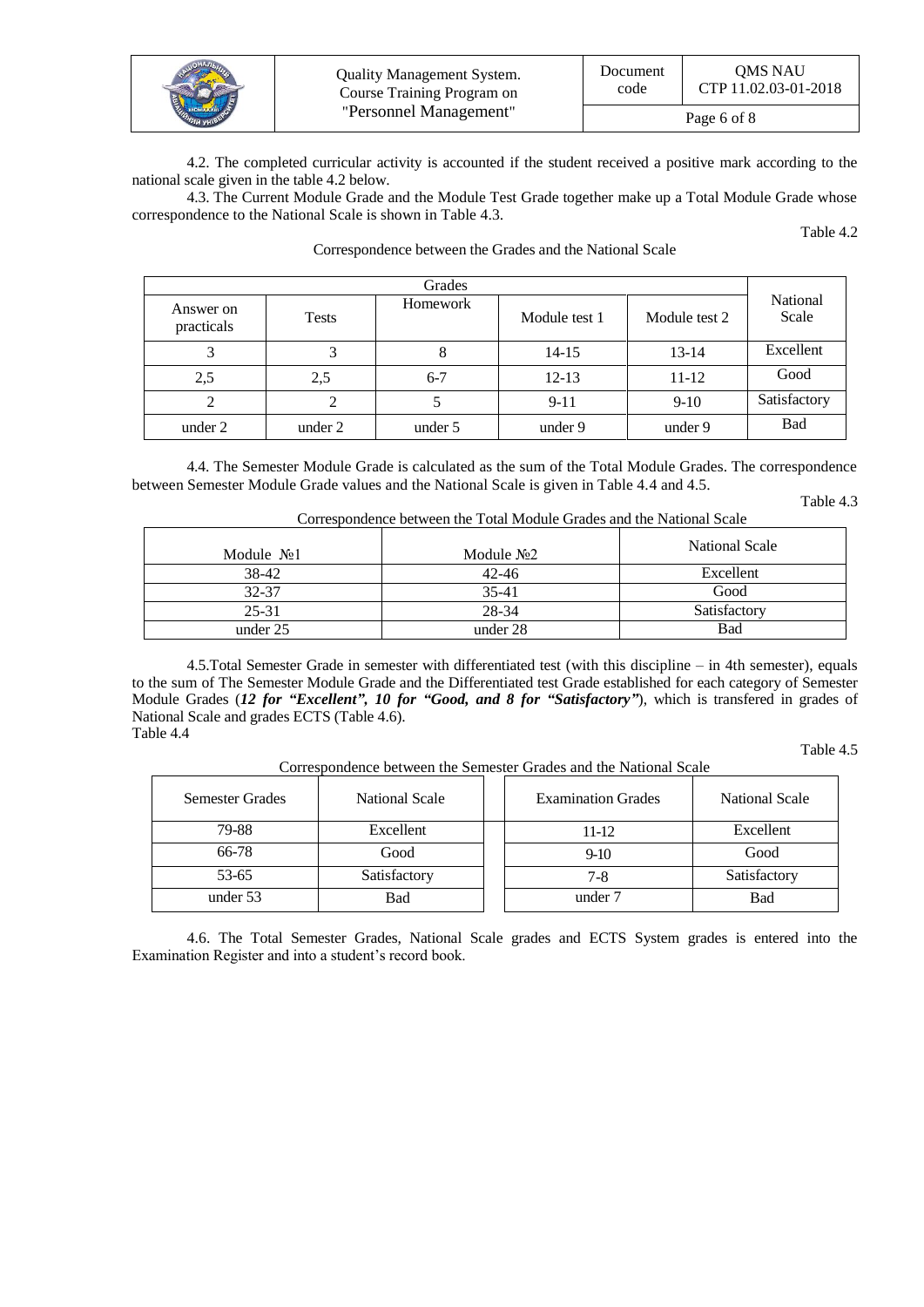|  | Quality Management System.<br>Course Training Program on<br>"Personnel Management"<br><b>KENT</b> | Document<br>code | <b>OMS NAU</b><br>CTP 11.02.03-01-2018 |
|--|---------------------------------------------------------------------------------------------------|------------------|----------------------------------------|
|  |                                                                                                   | Page 7 of 8      |                                        |

Table 4.Correspondence of the Total Semester Grades to the National Scale and the ECTS System

| <b>Total Semester</b> | <b>National Scale</b> | <b>ECTS</b> System    |                                                           |  |
|-----------------------|-----------------------|-----------------------|-----------------------------------------------------------|--|
| Grades                |                       | <b>ECTS</b> Grade     | Explanation                                               |  |
| 90-100                | <b>Excellent</b>      | <b>Excellent</b><br>A |                                                           |  |
|                       |                       |                       | (excellent performance with insignificant shortcomings)   |  |
| $82 - 89$             |                       | B                     | <b>Very Good</b>                                          |  |
|                       |                       |                       | erformance above the average standard with few mistakes)  |  |
| $75 - 81$             | Good                  | $\mathbf C$           | Good                                                      |  |
|                       |                       |                       | (good performance altogether with a certain number of     |  |
|                       |                       |                       | significant mistakes)                                     |  |
| $67 - 74$             |                       | D                     | <b>Satisfactory</b>                                       |  |
|                       |                       |                       | (performance meets the average standards)                 |  |
| $60 - 66$             | <b>Satisfactory</b>   | E                     | <b>Sufficient</b>                                         |  |
|                       |                       |                       | (performance meets the minimal criteria)                  |  |
| $35 - 59$             |                       | <b>FX</b>             | Bad                                                       |  |
|                       |                       |                       | (bad performance; a second testing is required)           |  |
| $1 - 34$              | Bad                   | F                     | <b>Bad</b>                                                |  |
|                       |                       |                       | (very bad performance; a student shall retake the course) |  |

4.7. The Total Semester Grades, National Scale grades and ECTS System grades is entered into the Examination Register and into a student's record book.

4.8. The Total Semester Grade is entered into the Examination Register and into a student's record book in values, National Scale grades, and ECTS Scale grades, for example: *92/Ex/А*, *87/Good/В*, *79/Good/С*, *68/Sat/D*, *65/Sat/Е*, etc.

4.9. The Total Grade is equaled the Total Semester Grade.

The Total Semester Grade is entered into the Diploma Supplement.